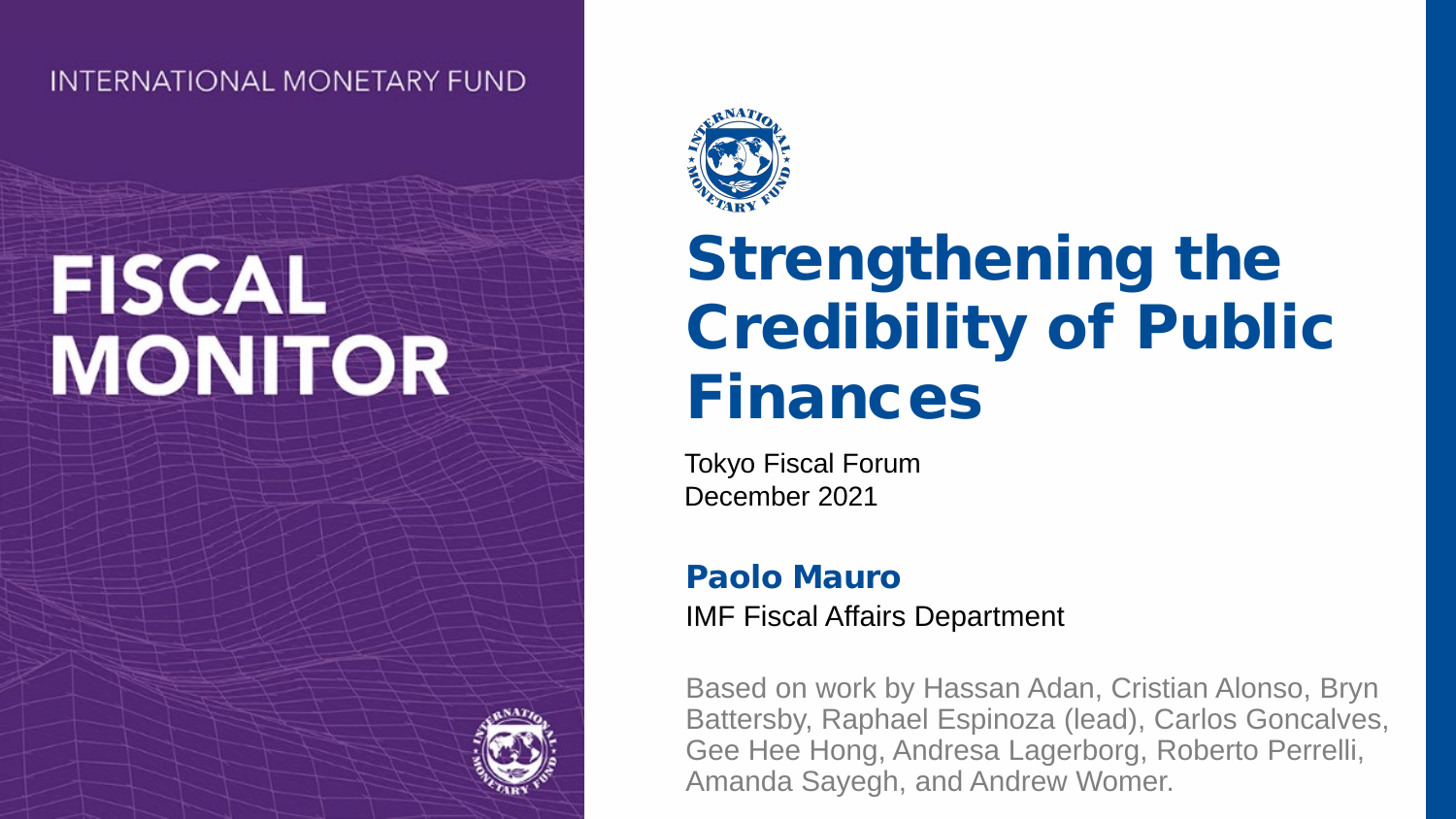### Chapter explains value of credibility and how it can be strengthened

#### **Debt has risen in most countries and several countries under market scrutiny**

#### **Three main questions**

- Should the rise in debt be reversed, and if so, when?
- 2. What are the risks to debt going forward?
- 3. What features of fiscal frameworks are important to strengthen credibility?

The Effect of the COVID-19 Pandemic on General Government Debt, 2019–24 (Change relative to prepandemic projections, percent of GDP)



Sources: IMF, World Economic Outlook database; Note: Prepandemic projections refer to projections in the October 2019 World Economic Outlook.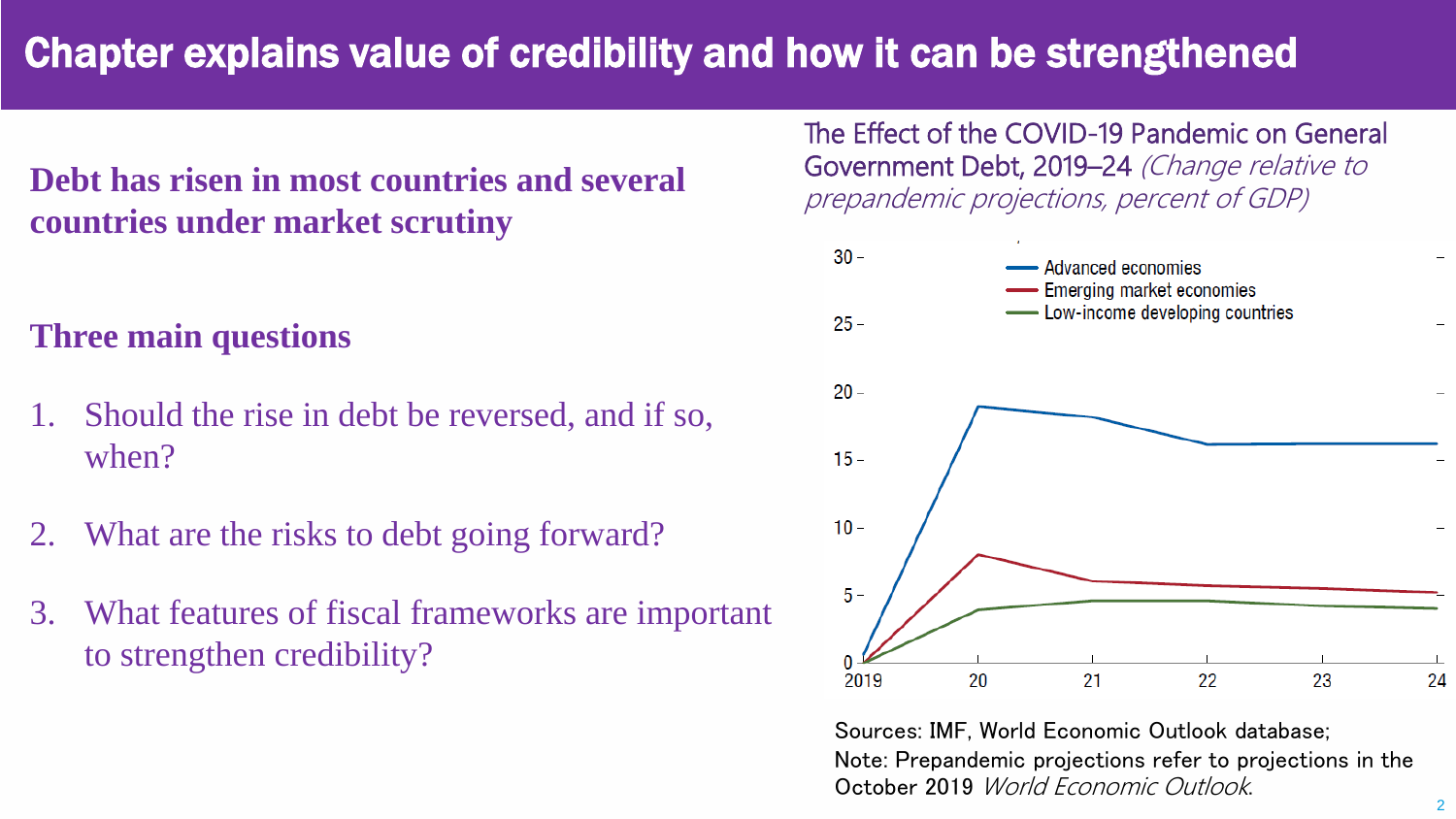### Higher debt and financing needs but stable interest burden

#### Distribution Across Countries of Key Indicators, 2007, 2019, 2021



Source: IMF staff calculations.

Note: Panels 1 and 2 both covers 194 countries; panel 3 covers for 56 countries. The increase in gross financing needs is almost entirely due to larger deficits.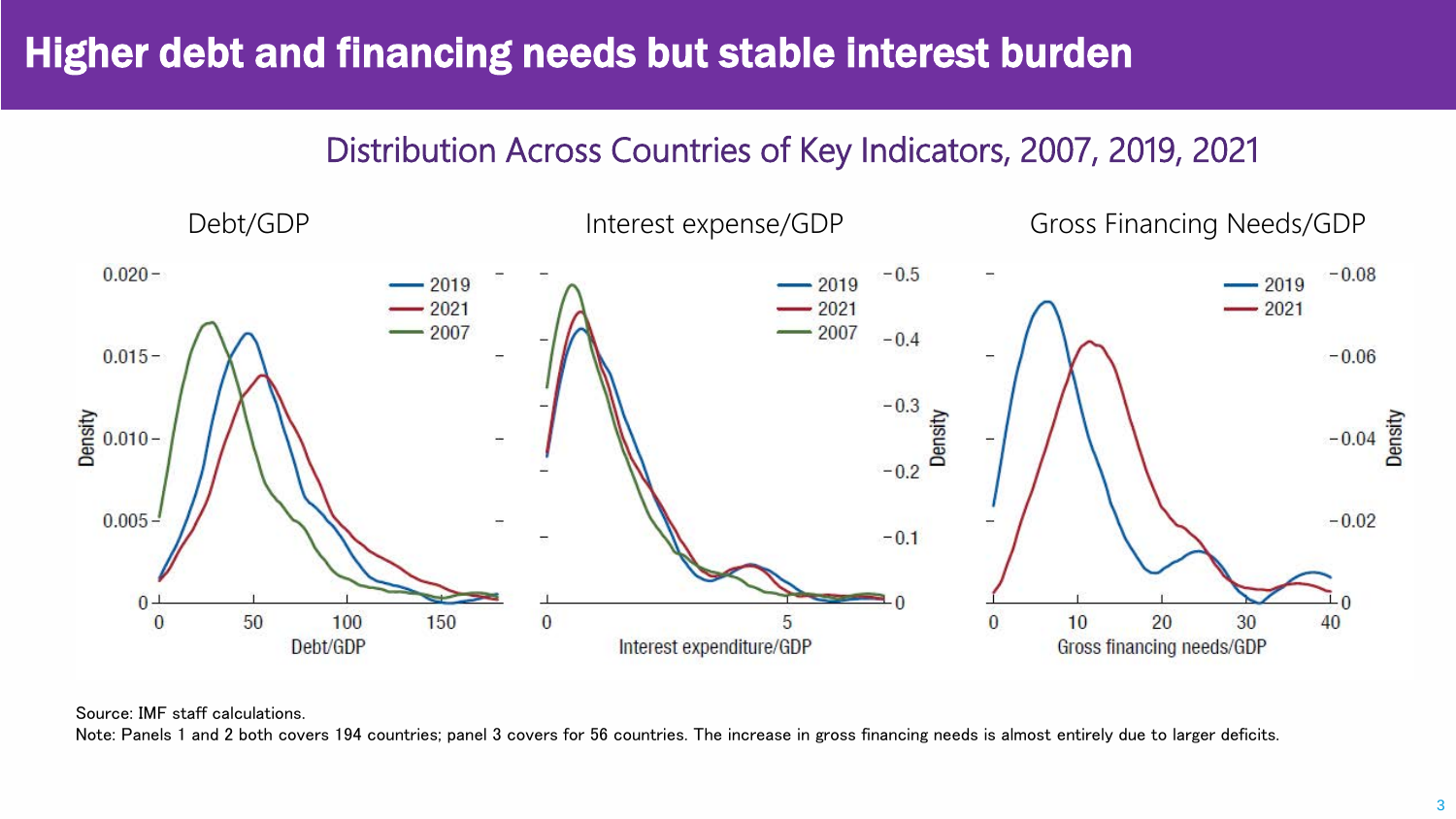### Reducing debt will be a marathon, not a sprint

Increase in primary balance, compared to 2010-19 average, required to return to 2019 debt level



Promising to contain deficits in the future should afford fiscal space, allowing countercyclical policy



Note: The calculations assume that the primary balance in 2021- 23 is as in the WEO baseline, long-term growth rates are constant and equal to staff projections for 2024-2026 and effective real interest rates (interest bill/stock of debt) after 2023 are 1 percent for AEs and 2 percent for EMs

Source: Based on stochastic model by Bianchi, Ottonello, and Presno (2021). Notes: "Stimulus in the Present + Consolidation in the Future" corresponds to a loos of the primary deficit by 0.1 percent of GDP in the current year and a tightening by percent of GDP in the following year. "Stimulus in the Present + Selective Consolida the Future" makes it conditional on growth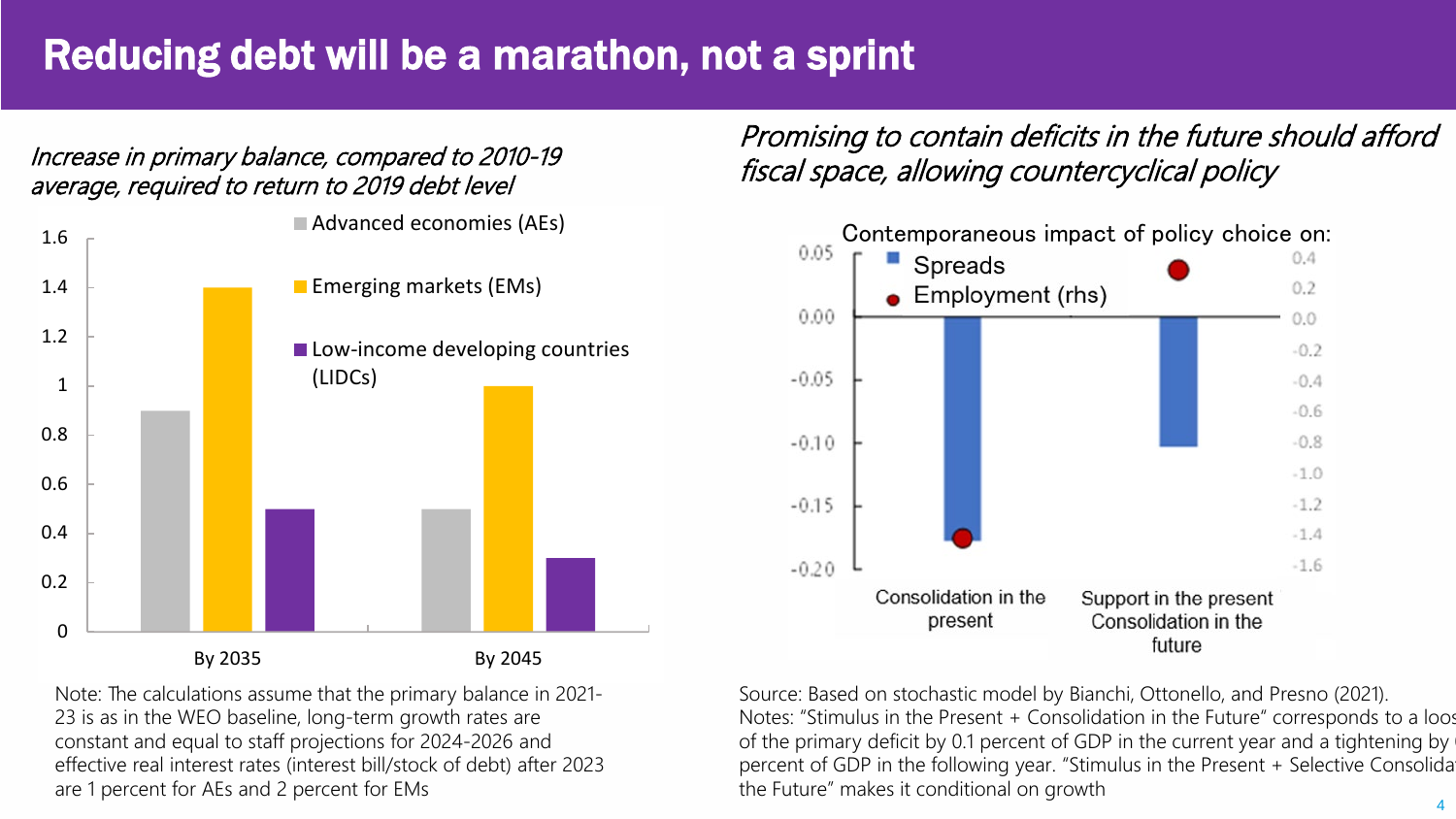### There are also upside risks to debt going forward

### Debt jumps occur most often during and in the aftermath of crises

Fiscal objectives should account for risks:

- Buffers should be bigger if risks are larger
- Institutional coverage of rules should include source of risks
- Budgeting should include expected losses and present costs of contingent liabilities
- 

#### Unexpected Jumps in Debt, 5-year horizon (pc of GDP)



WEO October vintages over 1995-2019. Realized changes are compared to the projections for the main components of the debt's law of motion. To control for the impact of automatic stabilizers and policy measures on primary fiscal balances, the decomposition follows the approach of Mauro and Zilinsky (2016).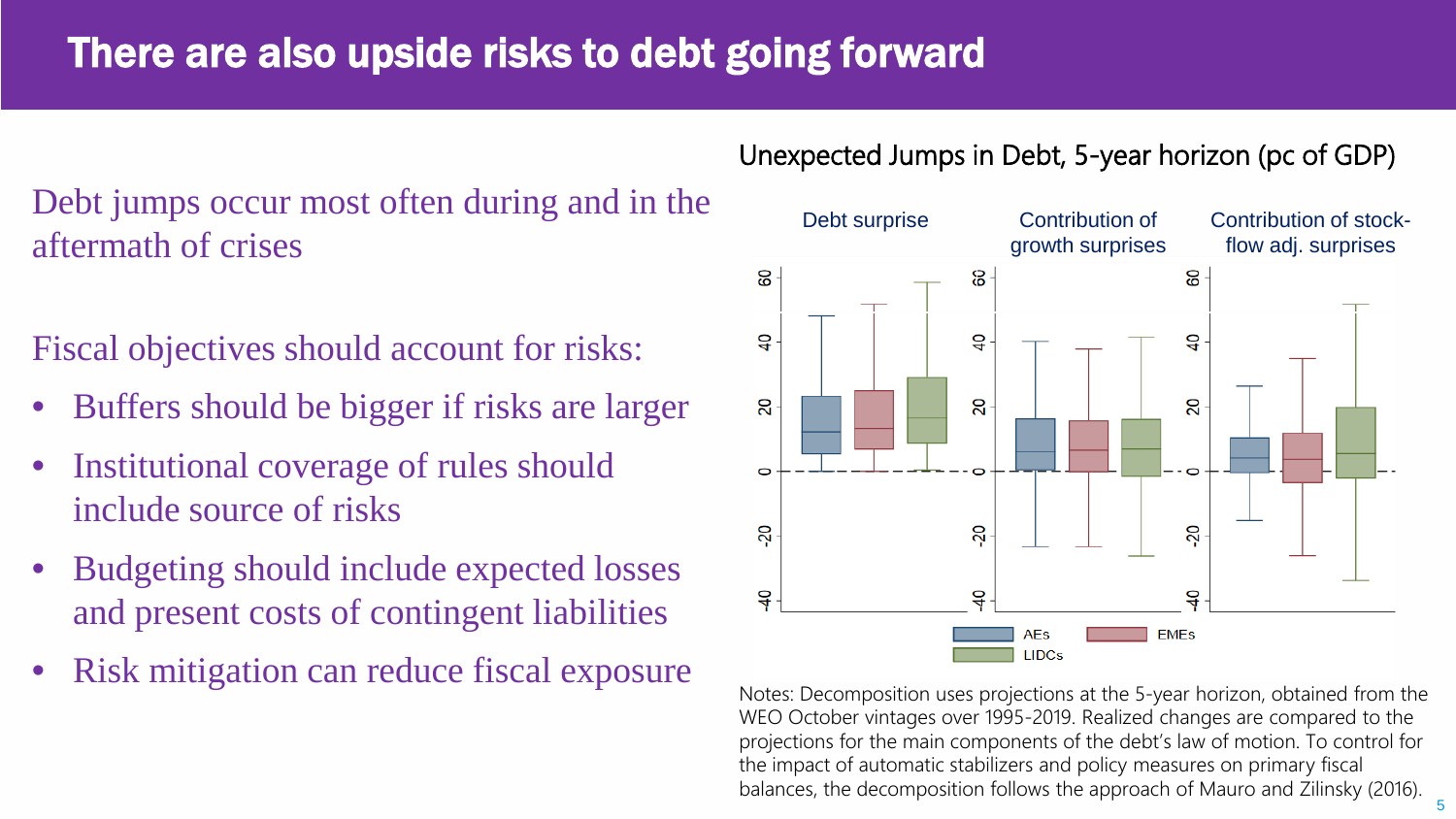### Fiscal frameworks can help build credibility, but balancing act

### **Fiscal frameworks increasingly sophisticated**

- Long-term fiscal objectives
- Medium-term budget framework
- Procedural rules
- Numerical fiscal rules
- Fiscal reporting
- External oversight

**Satisfying three key objectives a challenge**

The trilemma in the design of fiscal rules

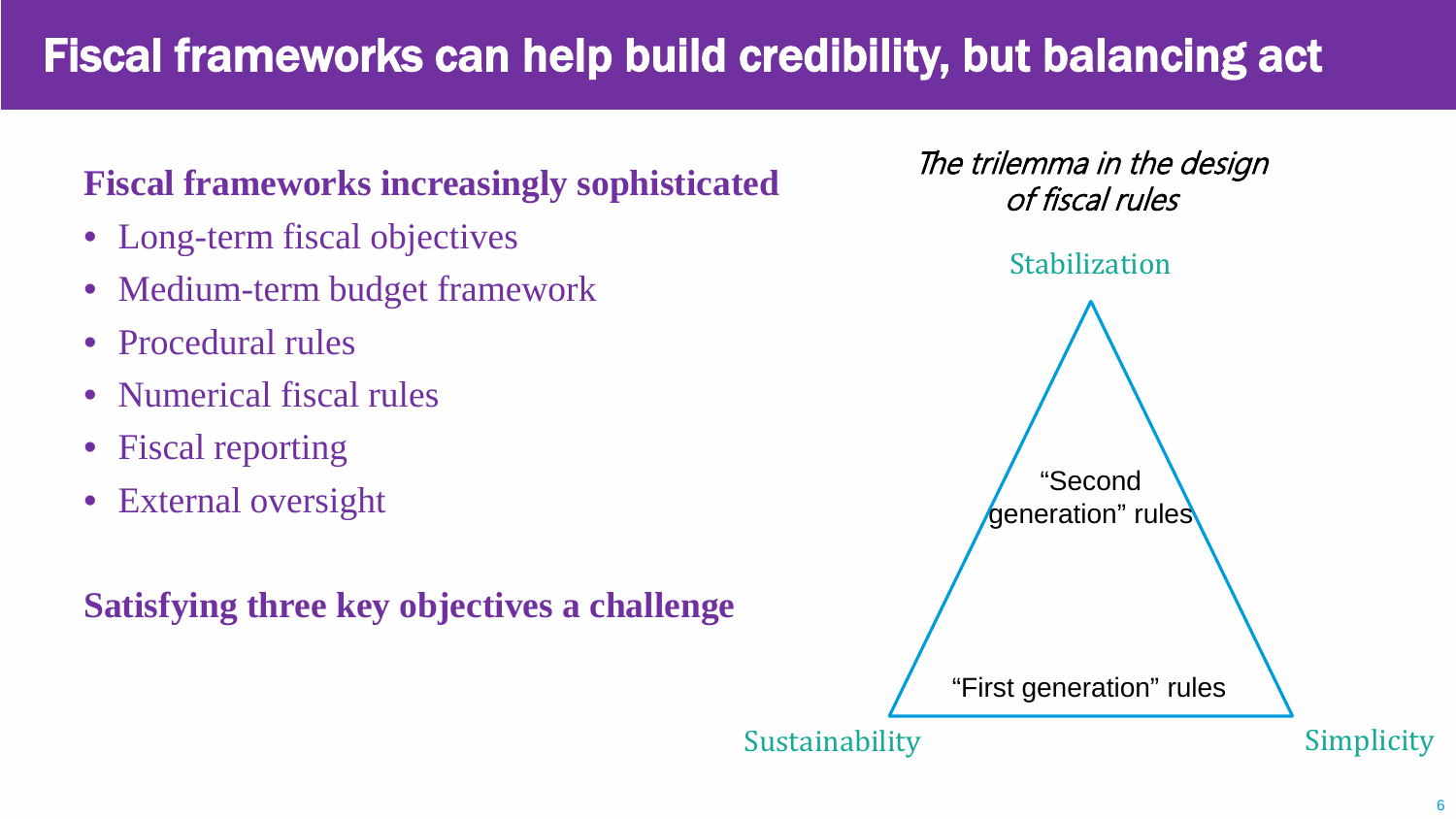### Existing fiscal anchors have contributed to sustainability

Budget balance rules and debt rules have been associated with fiscal prudence



Source: David, Goncalves and Perrelli (forthcoming). Note: Based on panel estimation of fiscal reaction function linking primary balance to past debt, for 55 countries over 1970-2018. Illustrative simulation using estimated coefficients from the panel estimation and calibrated to average debt of advanced economies in 2019 and their average debt increase in 2020.

#### Interest bill could play the role of an anchor, but risk of being procyclical in EMs



7 Note: Because the semi-elasticities are negative, a lower (more negative) value means a stronger sensitivity to the output gap. Estimated countryby-country over 1985–2019.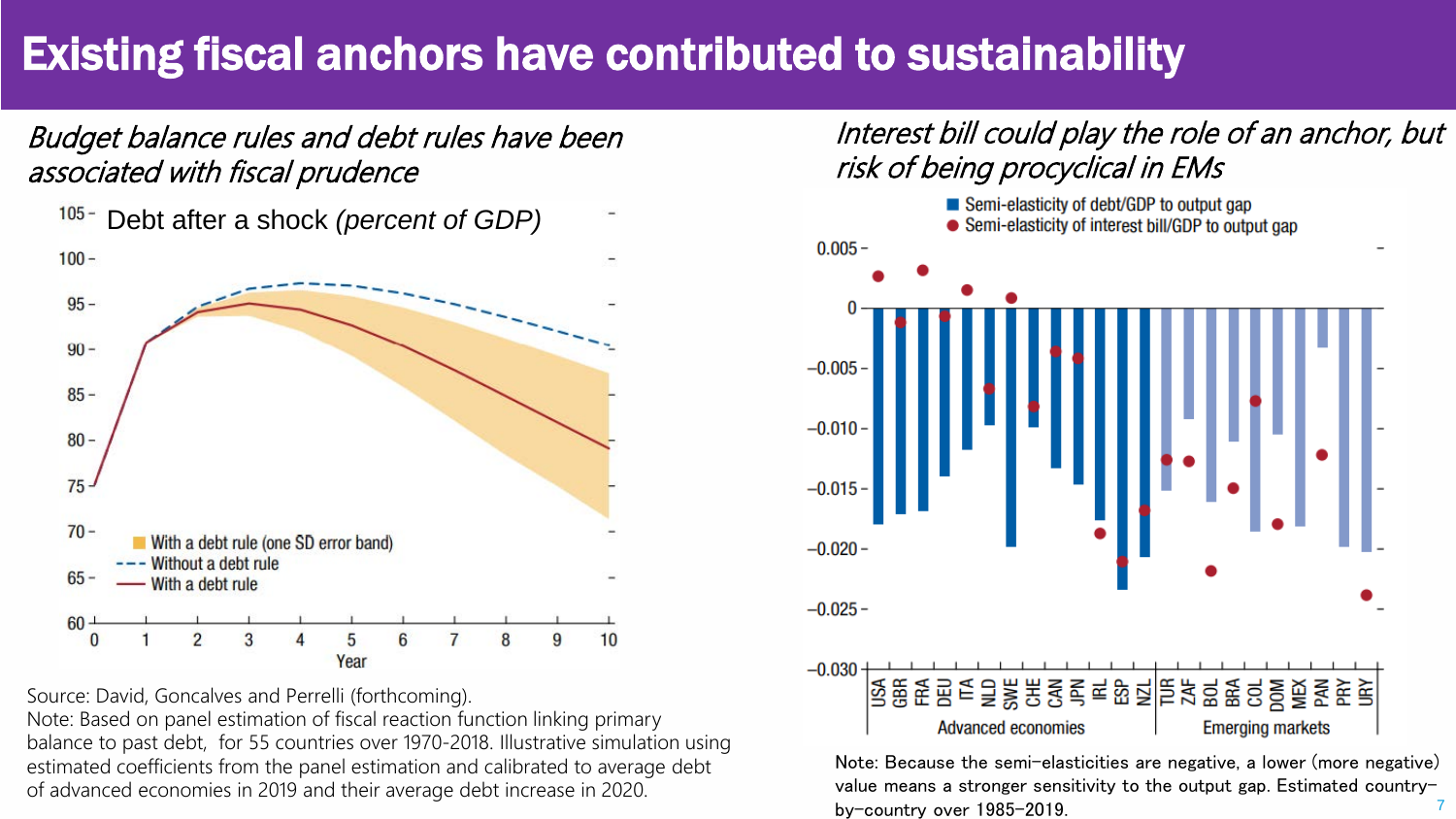### Old and new proposals to increase flexibility

- More flexibility could be provided by
	- $\checkmark$  focusing on procedural rules where institutions are strong
	- $\checkmark$  selecting expenditure rules
	- $\checkmark$  giving more fiscal space when monetary policy constrained
- Recalibrating numerical rules
	- $\checkmark$  Impact on credibility unclear
	- $\checkmark$  Context and communication key
	- $\checkmark$  Fiscal transparency seems to improve media reaction

Media reaction to suspension of fiscal rules in 2020 and Index of Fiscal Transparency



Source: Factiva; Open Budget Survey 2019; and staff calculations Note: Based on newspaper articles published in a two-week window around suspension of fiscal rules and referencing the suspension of the rule (38 articles per country on average). The mean sentiment score captures the tone (positive or negative) of the newspaper articles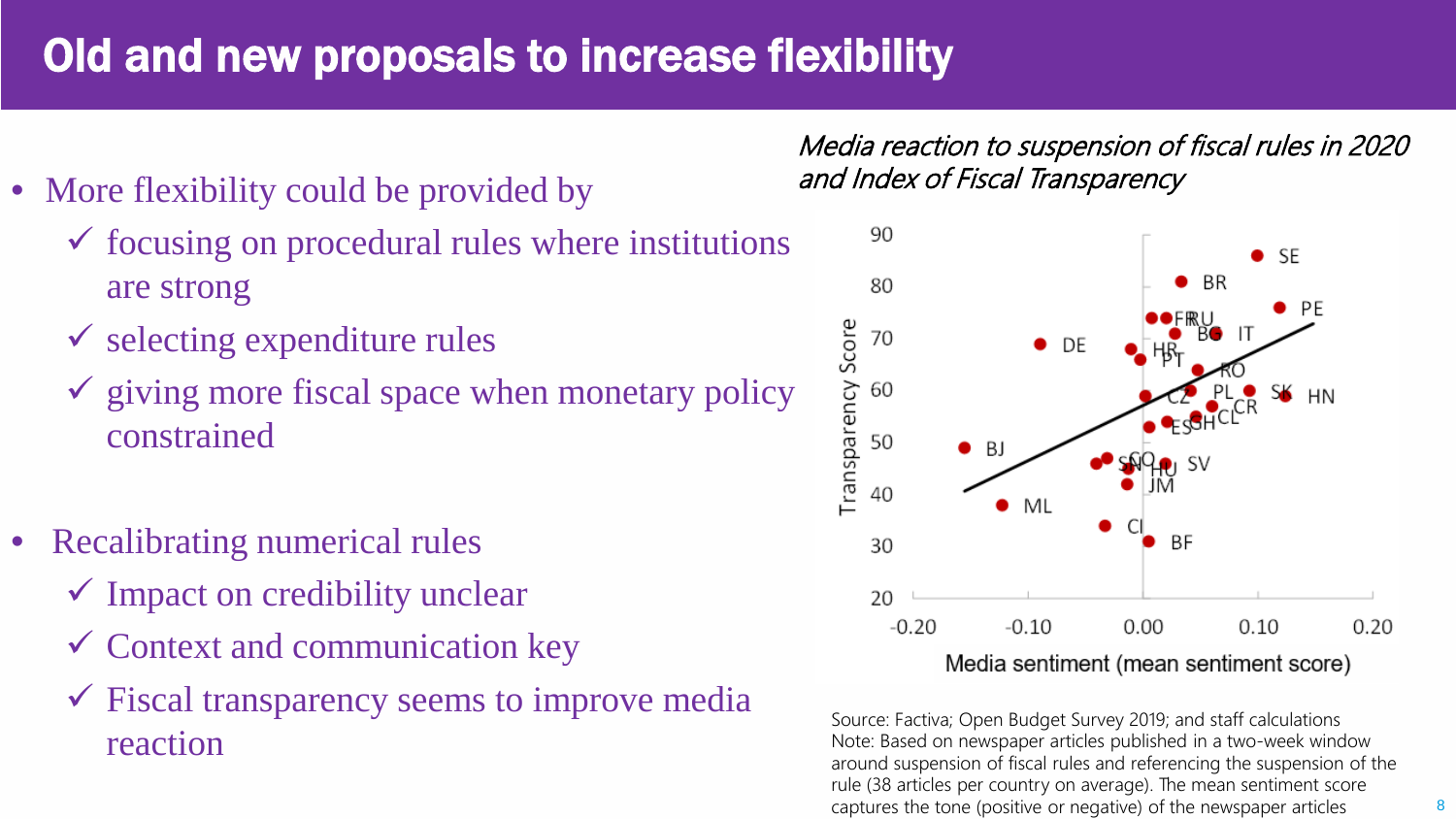### Good fiscal frameworks help communicate to the public

#### **Measure of "credibility of budgets"**

- Difference between of official projection and private sector projection for deficits
- Constructed using official announcements and deficit forecast by professional forecasters (Consensus Forecast): 32 countries, 1997-2019

### **Correlates well with existence of fiscal rules and enforcement mechanisms**

### Impact of Fiscal Framework on credibility

(gap between official projection for budget balance and private forecast of budget balance)



Sources: IMF Fiscal Rules Database, Consensus Forecast, Bloomberg Note: The typical gap is positive because the official projection is usually more optimistic than the private sector's. A lower gap thus indicates more credibility. Based on regressions on 423 observations, covering 23 AEs and 9 EMs over the period 1997 -2019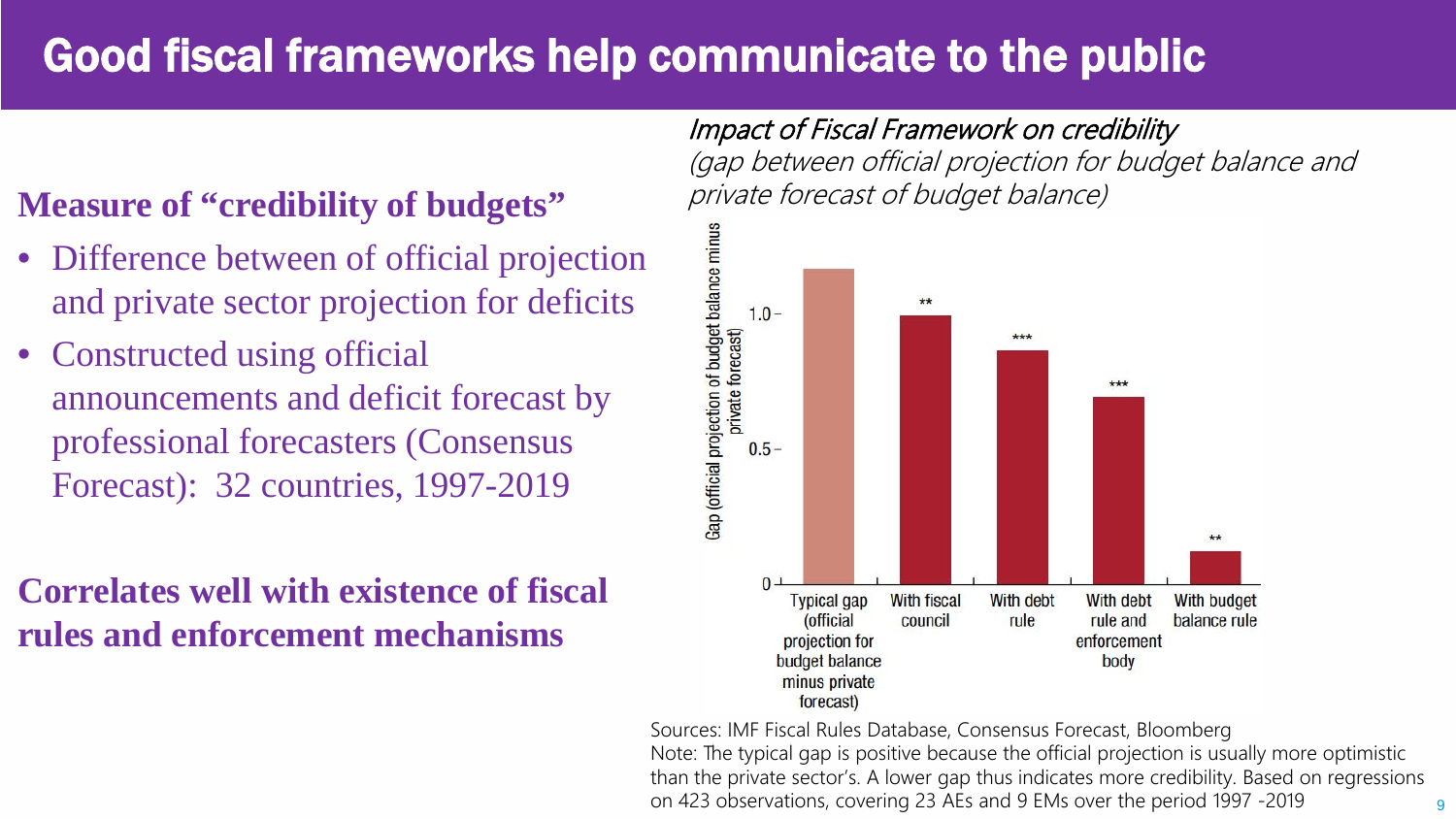### Key takeaways

- Debt is high and creates risks; fiscal consolidation necessary to reduce debt
- Debt reduction should wait till recovery on strong footing
- Strong fiscal frameworks can buy time
	- $\triangleright$  they make fiscal policy more credible, and this eases financing
- Choice of fiscal anchor and fiscal rule is country-and period-specific.
- Numerical rules work as intended
	- but important to keep in mind stabilization and simplicity
- Reforming fiscal framework more successful with:
	- Flexibility to accommodate conjunctural situation
	- $\triangleright$  Political consensus
	- $\triangleright$  Fiscal transparency